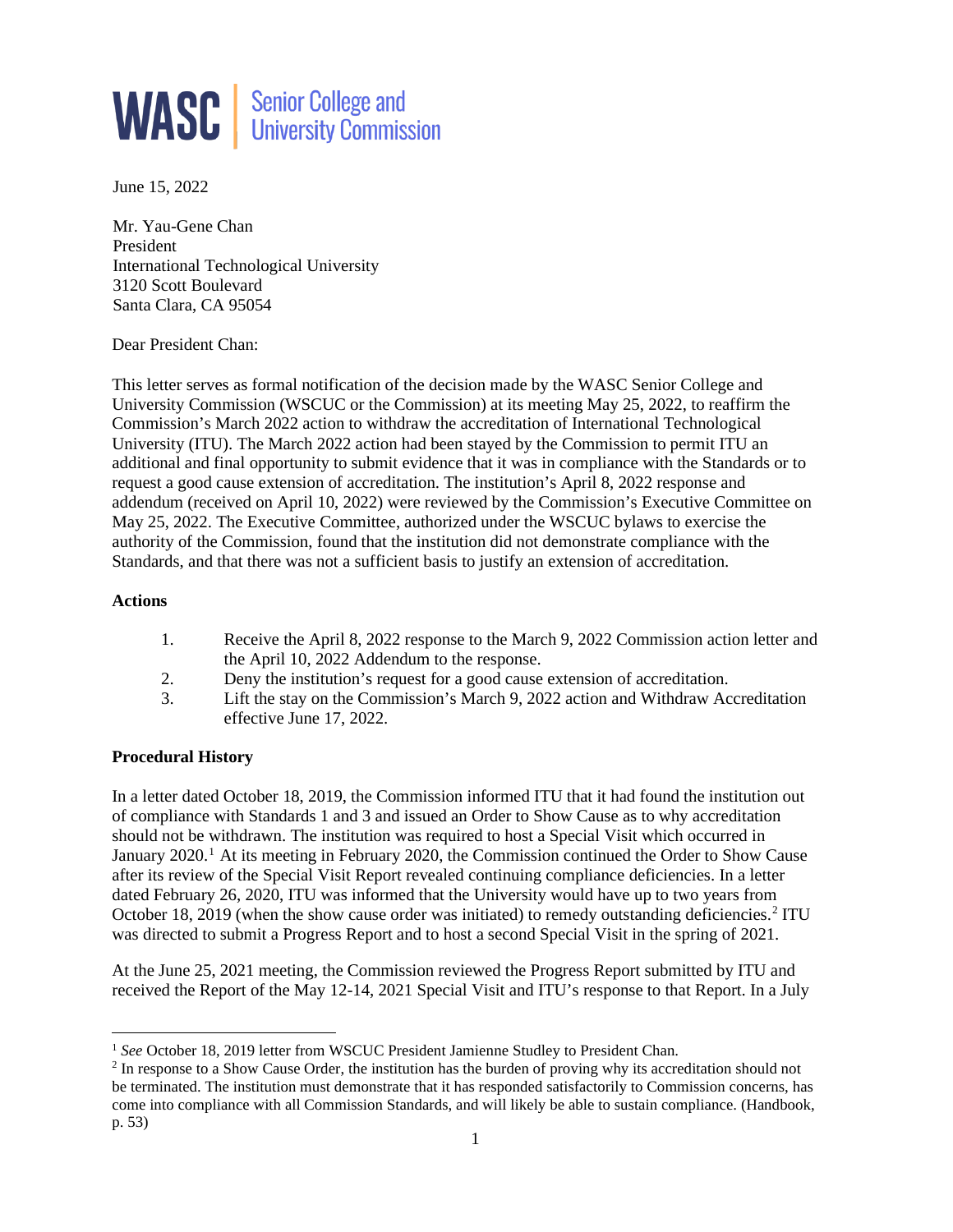12, 2021 letter, [3](#page-1-0) the Commission informed ITU of its findings. The Commission continued the Order to Show Cause and directed ITU to submit an Interim Report with evidence of financial sustainability, integrity in governance, a board approved strategic plan and assessment plan, evidence of its achievement of enrollment targets, an update on enrollment trends and projections at the University and program levels, and a completed Teach Out Plan for all programs to include agreements with other universities. The Commission found that multiple deficiencies identified for the institution's attention had persisted since the Order to Show Cause was initiated in 2019. ITU was reminded that the twoyear remediation period under WSCUC policies would end on October 18, 2021 and that if the institution did not satisfy WSCUC Standards by that time, the Commission could take adverse action unless ITU demonstrated that a good cause extension of its accreditation was warranted.

In WSCUC's July 12, 2021 letter, ITU was required to respond to six specific issues and provide evidence of compliance with WSCUC Standards as follows:

> (1) demonstrate strengthened strategic oversight and accountability capacity ofthe governing board

(2) establish strategic priorities linked to unit plans systematically assessed using multiple indicators

(3) record revenues and expenditures, which help to distinguish between one-time and continuing revenues, show expenditures by functional areas, and use real-time reporting on the current fiscal year budget

(4) develop and implement an achievable long-range enrollment management plan to realize new student growth and improve continuing student retention

(5) submit a teach-out plan that includes details concerning partnering institutions so that affected students may complete their education, and budgets for anticipated costs (reserves)

(6) address and complete all Student and Exchange Visitor Program (SEVP) settlement requirements.

The letter was specific regarding the actions ITU was expected to take in each of these six areas.

ITU's October 18, 2021 Interim Report was received by the WSCUC Executive Committee and, together with the Interim Report Action Summary, was referred to the Commission for consideration at its February 25, 2022 meeting. The institution's representatives appeared before a Panel of the Commission on February 24, 2022, to answer the Panel's questions concerning the Interim Report. Based on the record of reviews, reports, and actions relating to the Order to Show Cause over a twoyear period, including reports of Special Visits to ITU in January 2020 and May 2021, and presentations by ITU before multiple Commission review teams and panels, the Commission determined that the institution was not in compliance with Standards 1, 3 and 4 and their associated criteria for review (CFR), and acted to withdraw ITU's accreditation. The action and specific findings were communicated to ITU in the Commission's action letter dated March 9, 2022.

The Commission stayed the March 9, 2022 action in order to give ITU a final opportunity to

<span id="page-1-0"></span><sup>&</sup>lt;sup>3</sup> See July 12, 2021 letter from WSCUC President Jamienne Studley to President Chan, incorporated herein by reference.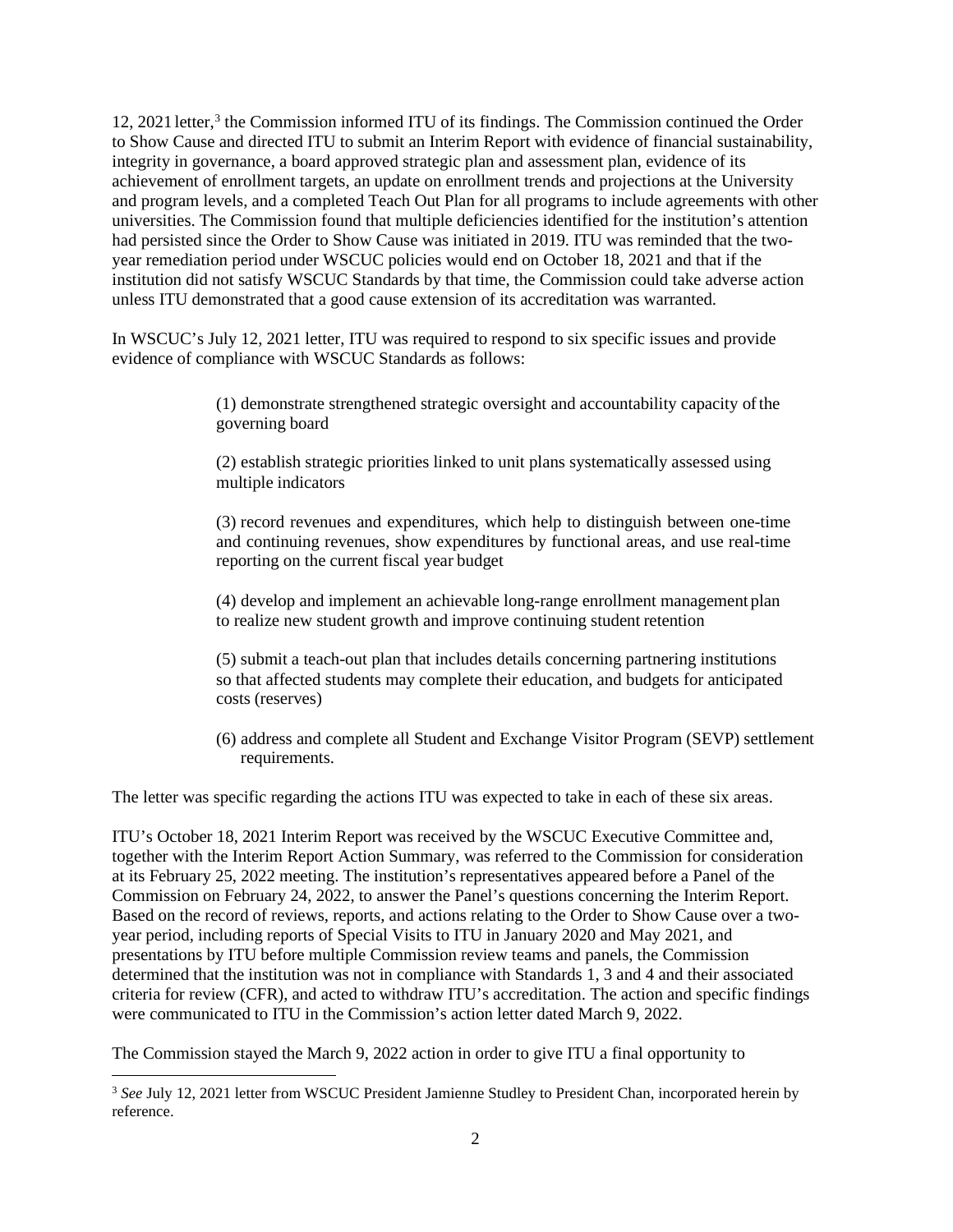demonstrate either that it was in compliance with the referenced Standards, or that a good cause extension of accreditation was warranted under the Commission's policies. ITU provided a response to the March 9, 2022 letter on April 8, 2022. Additional information and exhibits were submitted on April 10, 2022 in an Addendum to the response. The Executive Committee reviewed the information and determined that ITU had not responded satisfactorily to the Commission's requirements and did not demonstrate compliance with WSCUC Standards and criteria for review. Accordingly, the Executive Committee lifted the stay of the March 9, 2022 Commission action and Withdrew the Accreditation of the institution effective June 17, 2022. The specific findings of the Executive Committee are set forth below.

#### **Findings**

**CFR 3.4 The institution is financially stable and has unqualified independent financial audits and resources sufficient to ensure long-term viability. Resource planning and development include realistic budgeting, enrollment management, and diversification of revenue sources. Resource planning is integrated with all other institutional planning. Resources are aligned with educational purposes and objectives.**

In the letter of March 9, 2022, the Commission informed ITU that it found that the University had not demonstrated that it is financially stable or that it has sufficient resources to assure its long-term viability. The Commission found ITU's enrollment management plans and enrollment estimates were not realistic, and that the institution had failed to provide sufficient evidence of integrated planning between resource allocation and educational objectives The Commission concluded therefore that ITU had not met its burden of demonstrating compliance with CFR 3.4. The Executive Committee found no additional evidence of compliance with CFR 3.4 in ITU's April 2022 submissions and concluded accordingly that ITU has not met its burden of proving why its accreditation should not be terminated.

## **CFR 3.8 The institution has a full-time chief executive officer and a chief financial officer whose primary or full-time responsibilities are to the institution. In addition, the institution has a sufficient number of other qualified administrators to provide effective educational leadership and management.**

As communicated in the March 9, 2022 letter to ITU, the Commission found that the institution had not demonstrated compliance with CFR 3.8, noting that the institution has undergone frequent and significant changes leading to gaps in leadership which continued during the more than two years ITU was operating under the Order to Show Cause. As an example, the Provost position was part of the reduction in workforce at the beginning of the Order to Show Cause and was not refilled. The lack of senior academic leadership at ITU has persisted over the past two years.

In addition, the Commission found ITU did not produce sufficient evidence to demonstrate appropriate separation of responsibilities between the executive and financial (including enrollment management) functions. Financial information critical to an effectively managed enterprise has been absent. While progress was made in lowering overall expenses, these cost reductions were generated by eliminating staff positions and reducing key leadership capacity. The Commission determined that ITU continued to lack the scale of qualified leadership necessary to provide effective management and direction and concluded, therefore, that ITU had not met its burden of demonstrating compliance with CFR 3.8. The Executive Committee found no additional evidence of compliance with CFR 3.8 in ITU's April 2022 submissions that would support a different conclusion and determined accordingly that ITU has not met its burden of proving why its accreditation should not be terminated.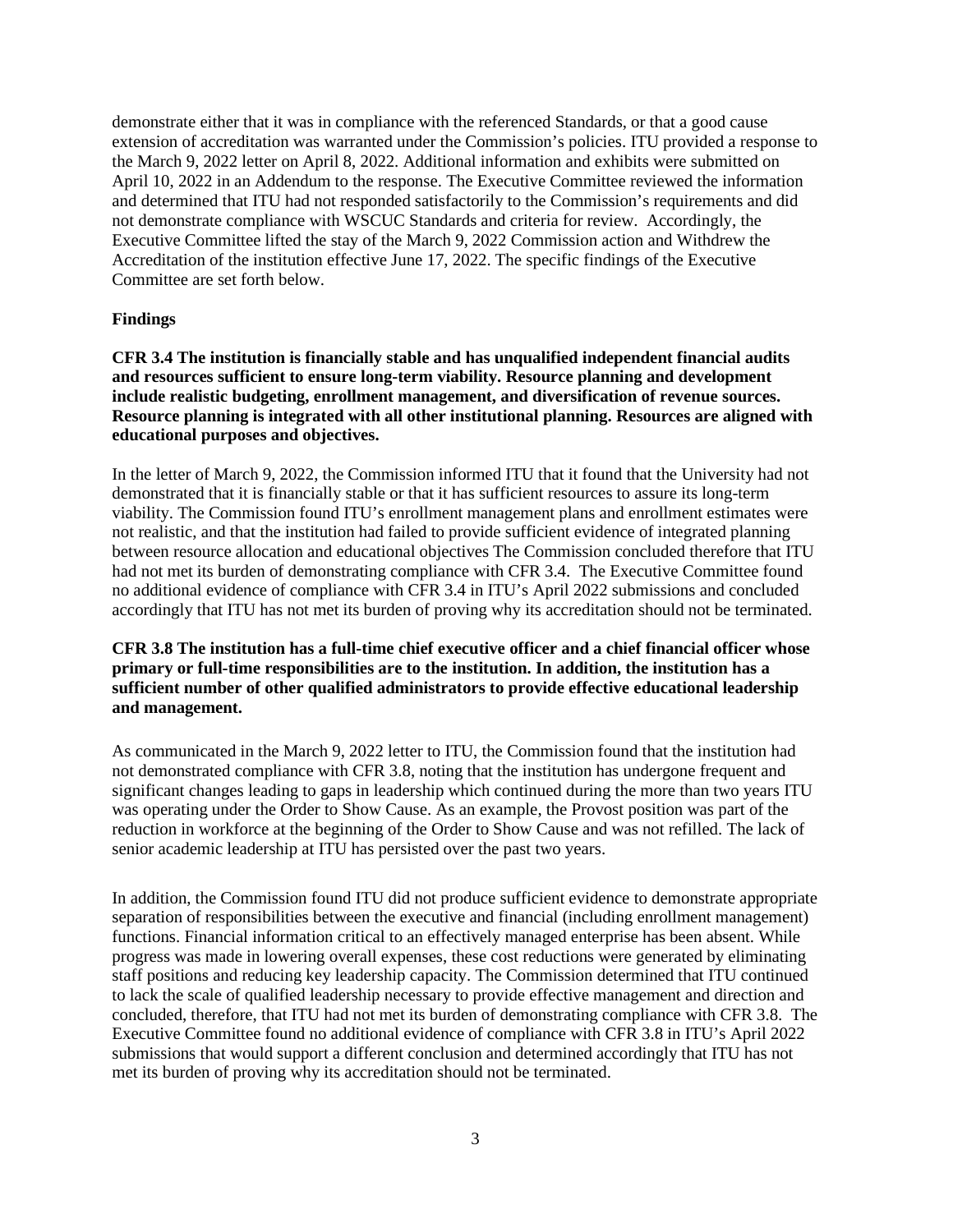**CFR 4.6 The institution periodically engages its multiple constituencies, including the governing board, faculty, staff, and others, in institutional reflection and planning processes that are based on the examination of data and evidence. These processes assess the institution's strategic position, articulate priorities, examine the alignment of its purposes, core functions, and resources, and define the future direction of the institution.**

The March 9, 2022 letter to ITU indicated that the Commission had determined the institution had not demonstrated compliance with CFR 4.6. Specifically, the Commission found that ITU has not provided evidence that it has integrated planning processes based on the examination of evidence that would lead to the formation of a realistic strategic position, or that the institution consults among its constituencies to attempt to formulate that strategic position. The Commission acknowledged that progress was made in the production of a strategic plan and some key objectives; however, the Commission's requirement under this CFR that the plan would be subject to scheduled assessment and modifications based on analysis was not fulfilled. ITU presented evidence that the Board of Trustees received some professional development, but it was neither regular nor of the depth expected for a higher education institution's governing body. The Commission concluded on this basis that ITU had not demonstrated compliance with CFR 4.6. The Executive Committees found no additional evidence of compliance with CFR 4.6 in ITU's April 2022 submissions that would support a different conclusion and determined accordingly that ITU has not met its burden of proving why its accreditation should not be terminated.

**CFR 1.6 The institution truthfully represents its academic goals, programs, services, and costs to students and to the larger public. The institution demonstrates that its academic programs can be completed in a timely fashion. The institution treats students fairly and equitably through established policies and procedures addressing student conduct, grievances, human subjects in research, disability, and financial matters, including refunds and financial aid.**

In the March 9, 2022 letter, the Commission informed ITU of its determination that it had not demonstrated compliance with CFR 1.6 which requires each institution to truthfully represent its academic goals, program services, and costs to students and to treat them fairly and equitably through established policies and procedures addressing, among other issues, financial matters, including refunds and financial aid. The Commission found that because the institution has failed on multiple occasions to comply with the Commission's directives under the Show Cause Order to provide Teach-Out Plans and Agreements that met the requirements of the WSCUC *Teach-Out Plans and Agreements Policy* and *Teach-Out Plans and Agreements Guide,* the institution had failed to comply with this CFR. Specifically, documents submitted to the Commission by ITU were determined not to be plans but rather acknowledgments that students have the right to transfer academic credits to other institutions. Those documents did not incorporate essential elements of teach-out as specified in the *Policy* and *Guide* publications. Accordingly, the Commission concluded that ITU did not demonstrate compliance with CFR 1.6 by providing Teach-Out Plans and Agreements that fully complied with the *Policy* and *Guide* as it had been directed. The Executive Committee found the information provided in the institution's April 2022 submissions did not support a different conclusion and determined accordingly that ITU has not met its burden of proving why its accreditation should not be terminated.

### **Request for Good Cause Extension**

The Commission's Executive Committee has also denied the institution's request for a good cause extension of its accreditation. As a matter of policy, the Commission has determined that it will grant an extension for good cause only under exceptional circumstances and only when the following criteria are met: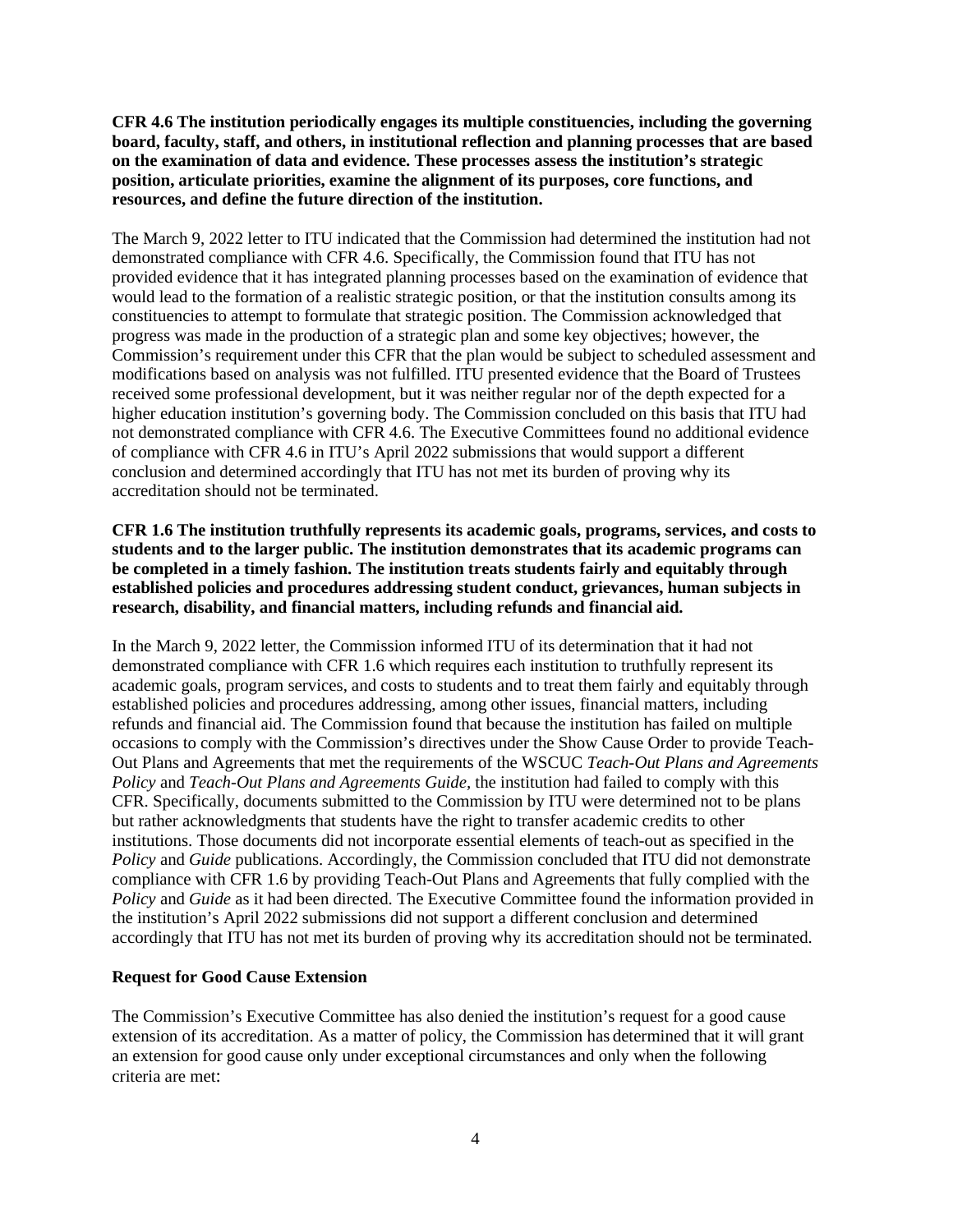The institution must have demonstrated significant accomplishments in addressing the areas of noncompliance during the period under sanction, AND

The institution must have demonstrated at least partial compliance with the Standard(s) cited, and, for any remaining deficiencies, demonstrate an understanding of those deficiencies, and readiness, institutional capacity, and a plan to remedy those deficiencies within a period of extension granted by the Commission.

In determining whether these criteria have been met, Commission policy provides in all such cases that the Commission will also consider whether:

- The quality of education provided by the institution is judged to be in compliance with the Standards at the time of the extension, AND
- The Commission has evidence of any new or continuing violations of Standard 1 regarding institutional integrity, AND
- The Commission has evidence of other reasons or current circumstances why the institution should not be continued for good cause. (WSCUC *Accreditation Handbook* revised, Part IV, Forms of Possible Commission Actions, Sanctions, p 52).

In this instance, the Executive Committee determined that ITU has not provided evidence that the criteria to justify a good cause extension of accreditation have been met. The Executive Committee found that the institution has not demonstrated compliance with Standards originally cited in the Show Cause Order. The Commission's findings, particularly with respect to CFR 3.4, are underscored by the institution's own description of its current circumstances: "…with declining enrollment, a current negative cashflow from operations and no significant assets with independent market value."[4](#page-4-0) While partial compliance may have been achieved in other areas as noted, ITU has not put forward evidence that the institution has the capacity to resolve remaining deficiencies or that it has developed coherent, realistic plans to do so.

### **Effective Date**

This action is effective as of June 17, 2022.

### **Appeals Policy**

The action to withdraw accreditation is subject to the WSCUC appeals process. The full Appeals Policy and the process by which an appeal is conducted are available on the WSCUC website: [https://wascsenior.box.com/shared/static/s0hd52qghi6gjyn2rs48.pdf.](https://wascsenior.box.com/shared/static/s0hd52qghi6gjyn2rs48.pdf)

The Appeals Policy states in part: "If an institution seeks to appeal an appealable adverse action by WSCUC, its chief executive officer must provide the President with a written letter of intent within fourteen (14) calendar days of the date of the institution's receipt of WSCUC's adverse official action letter which, in the discretion of the President, conforms to the requirements of this paragraph. The letter of intent must contain a short and plain statement alleging the failure of procedure or the elements of the appealable adverse action serving as the grounds for the appeal in accordance with the requirements of this policy and sufficient for the President to determine that the allegations are more than mere speculation."

<span id="page-4-0"></span><sup>4</sup> *See* April 29, 2022 letter to WSCUC from President Chan and ITU's Board Chair John DuBois.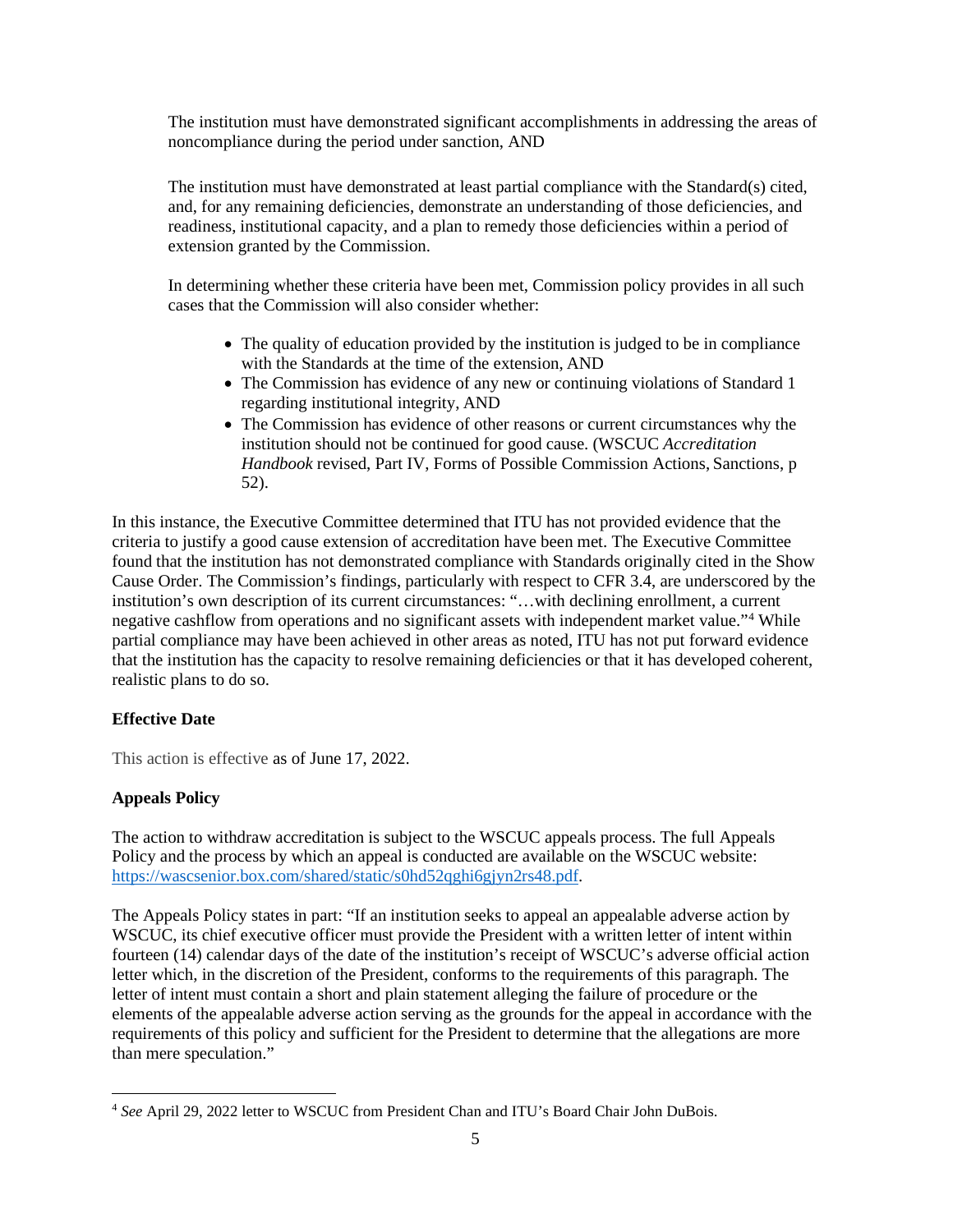# **Continuing Obligations of Accreditation Pending Appeal**

Should ITU elect to appeal this Commission action, the institution will retain its accreditation status as "accredited under a Show Cause Order" while the appeal is pending. Accordingly, the institution is expected to comply with the Commission's Standards, Core Commitments, all Commission reporting requirements and directives, with careful attention to directives intended to safeguard the interests of students. Such directives include the development of a Teach-Out Plan and Teach-Out Agreements that comply fully with relevant WSCUC policies and guidelines (described below), including financial set-asides to adequately fund the plan. The institution must also comply with requirements for disclosing this action to students, prospective students, and the public within specified timeframes. Any failure to comply with any of these requirements could become a separate basis for withdrawal of the institution's accreditation.

# **Teach Out Plans and Agreements**

In order to safeguard the interests of students, ITU is required to submit a teach-out plan to the Commission for prior approval. *See* WSCUC's *Teach-Out Plans and Agreements Policy <https://wascsenior.app.box.com/s/mq946sr71zn39a1kfrcd>*

The teach-out plan must include the required elements set forth in the Policy and the *Teach-Out Plans and Agreements Guide (Guide)*. [https://wascsenior.app.box.com/s/zwsj5xv9skkk8usy51n614t6v0e6xd9y.](https://wascsenior.app.box.com/s/zwsj5xv9skkk8usy51n614t6v0e6xd9y)

The institution is expected to establish a plan for every student and to meet a schedule established with WSCUC Vice President Liaison, Dr. Mark Goor, for review and approval of the plan, including agreements. Significant attention should be given to Section 7 of the *Guide* regarding Governing Board Financial and Legal Obligations, including specifically how the institution expects to be able to satisfy its obligations to students. Also, the plan should provide a narrative description of provisions the institution has made for the long-term preservation and availability to students of academic and financial records and for their prompt transfer to receiving institutions with whom teach-out or transfer agreements have been made. The Commission reiterates that neither the Teach-Out Plan nor Agreements submitted by the institution in its April 2022 submissions comply with either the WSCUC *Teach Out Plans and Agreements Policy* or *Guide.[5](#page-5-0)*

WSCUC expects ITU's teach-out plan to ensure that sufficient funds to execute the plan are reliably reserved (e.g., through escrow or another sufficiently reliable means). In addition, if ITU were to close, it would be required to comply with federal and state requirements as well as WSCUC policies concerning school closures and teach-out arrangements.

### **Notifications and Disclosures**

In accordance with Commission policy, a copy of this letter is being sent to the chair of ITU's governing board, the Chief of the California Bureau of Private Postsecondary Education (BPPE) and the Area Case Director of the United States Department of Education (ED) San Francisco School Participation Team.

The *WSCUC Public Disclosure of Accreditation Documents and Commission Actions Policy* requires that in the case of withdrawal of accreditation, a public statement will be prepared in consultation with

<span id="page-5-0"></span><sup>&</sup>lt;sup>5</sup> The Commission understands that ITU does not participate in federal Title IV student aid programs.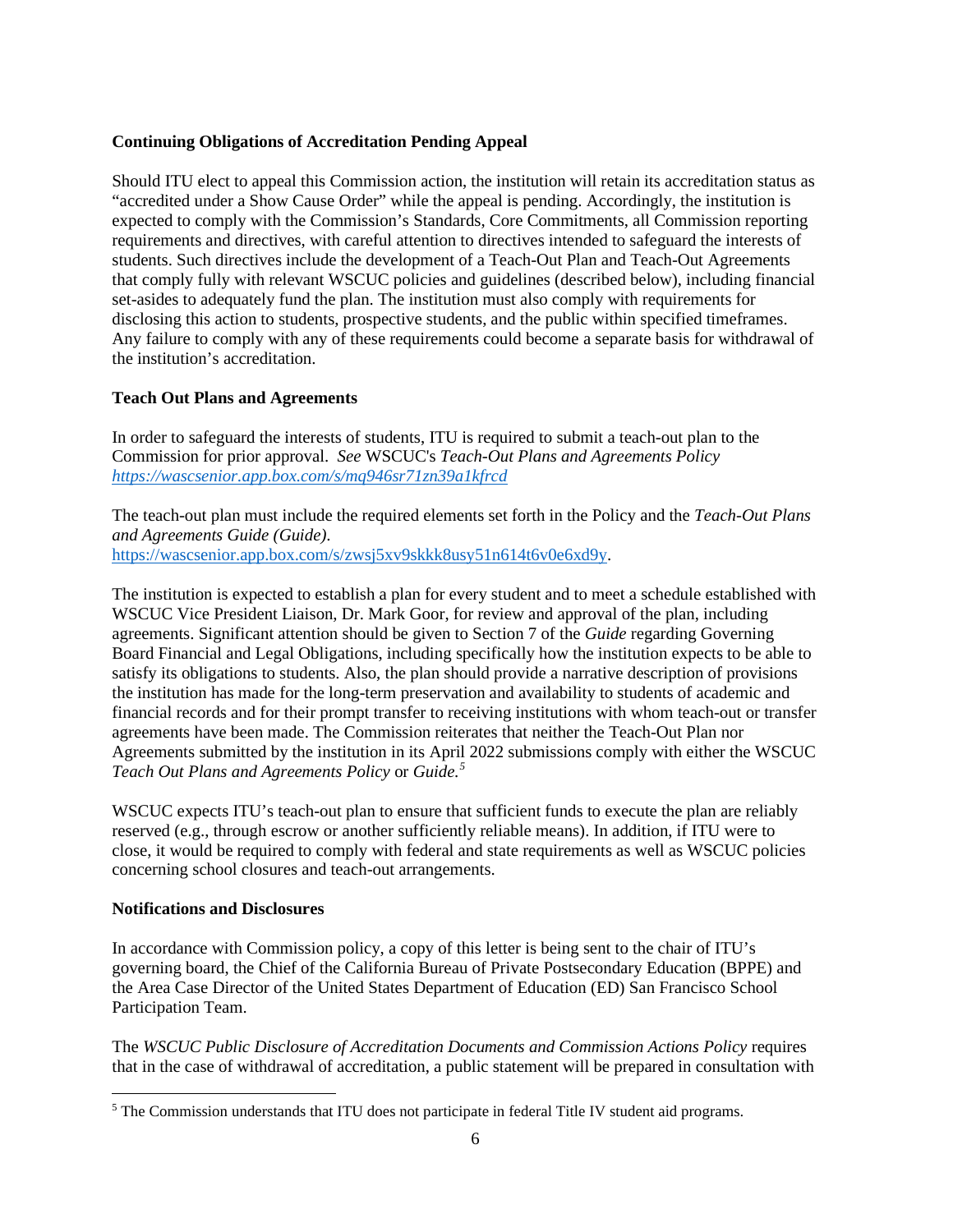the institution acknowledging the institution's status. The Commission reserves the right to make the final determination of the nature and content of the public statement. The institution is required, within seven (7) days of notification by the Commission, to post the pre-approved public statement acknowledging the Commission's decision, along with a copy of the Commission letter, in a readily accessible location on the institution's website. Any reference to WSCUC accreditation on the institution's website must accurately and equally visibly describe the institution's status as "accreditation withdrawn, subject to appeal." If the institution elects to appeal, such a statement must be accompanied by the words "Accreditation continues under a Show Cause Order while the Commission's action to withdraw accreditation is on appeal."

The institution is also required to distribute the Commission letter widely throughout the institution, including to current and prospective students within seven (7) days. Proof that the public statement and Commission letter have been posted and disclosed to prospective and current students must be provided to WSCUC within 24 hours of posting and disclosure.

Attached is a copy of a *Draft Public Statement* which ITU may use as it stands. If the institution wishes to propose revisions to the draft, the proposed changes must be forwarded by email to Dr. Mark Goor within 24 hours of receipt of this letter.

Please contact me if you have any questions about this letter and action.

Sincerely,

Quincen Fidler

Jamienne S. Studley President

Attachment: *Draft Public Statement*

Cc: Tracy Poon Tambascia, Commission Vice Chair Philip Ng, ITU Accreditation Liaison Officer John DuBois, ITU Board Chair Mark B. Goor, Vice President Liaison Martina Fernandez-Rosario, Area Case Director, San Francisco School Participation Team Deborah Cochrane, Chief, California Bureau for Private Postsecondary Education (BPPE)